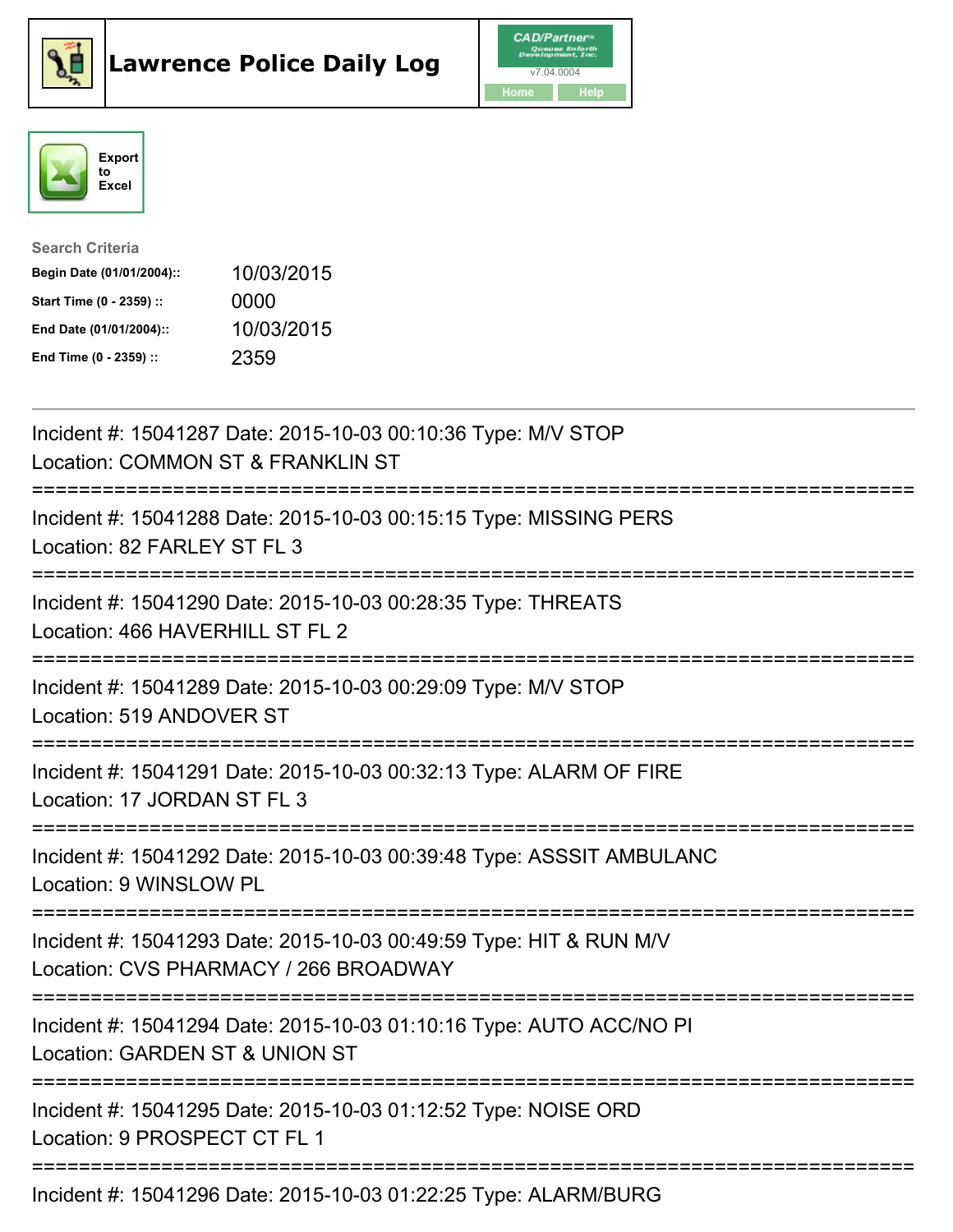Location: 117 NEWBURY ST

| Incident #: 15041297 Date: 2015-10-03 01:26:18 Type: M/V STOP<br>Location: AMESBURY ST & COMMON ST        |
|-----------------------------------------------------------------------------------------------------------|
| Incident #: 15041298 Date: 2015-10-03 01:51:37 Type: ALARMS<br>Location: 9 POWERS ST                      |
| Incident #: 15041299 Date: 2015-10-03 01:56:47 Type: MAN DOWN<br>Location: HAVERHILL ST & WARWICK ST      |
| Incident #: 15041300 Date: 2015-10-03 01:57:55 Type: M/V STOP<br>Location: PROSPECT ST & VINE ST          |
| Incident #: 15041301 Date: 2015-10-03 01:59:34 Type: LARCENY/MV/PROG<br>Location: 270 LAWRENCE ST         |
| Incident #: 15041302 Date: 2015-10-03 02:15:19 Type: M/V STOP<br>Location: AMES ST & LOWELL ST            |
| Incident #: 15041303 Date: 2015-10-03 02:21:03 Type: M/V STOP<br><b>Location: LOWELL ST</b>               |
| Incident #: 15041304 Date: 2015-10-03 02:21:13 Type: M/V STOP<br>Location: 700 ESSEX ST                   |
| Incident #: 15041305 Date: 2015-10-03 02:39:44 Type: ALARMS<br>Location: PEDRO LARA RESD. / 8 DANFORTH ST |
| Incident #: 15041309 Date: 2015-10-03 02:40:56 Type: M/V STOP<br>Location: AMESBURY ST & HAVERHILL ST     |
| Incident #: 15041306 Date: 2015-10-03 02:42:42 Type: FIGHT<br>Location: 20 TENNEY ST                      |
| Incident #: 15041310 Date: 2015-10-03 02:49:15 Type: M/V STOP<br>Location: HAVERHILL ST & NEWBURY ST      |
| Incident #: 15041307 Date: 2015-10-03 02:49:53 Type: MEDIC SUPPORT<br>Location: 353 ELM ST                |
| Incident #: 15041308 Date: 2015-10-03 02:50:44 Type: DISORDERLY                                           |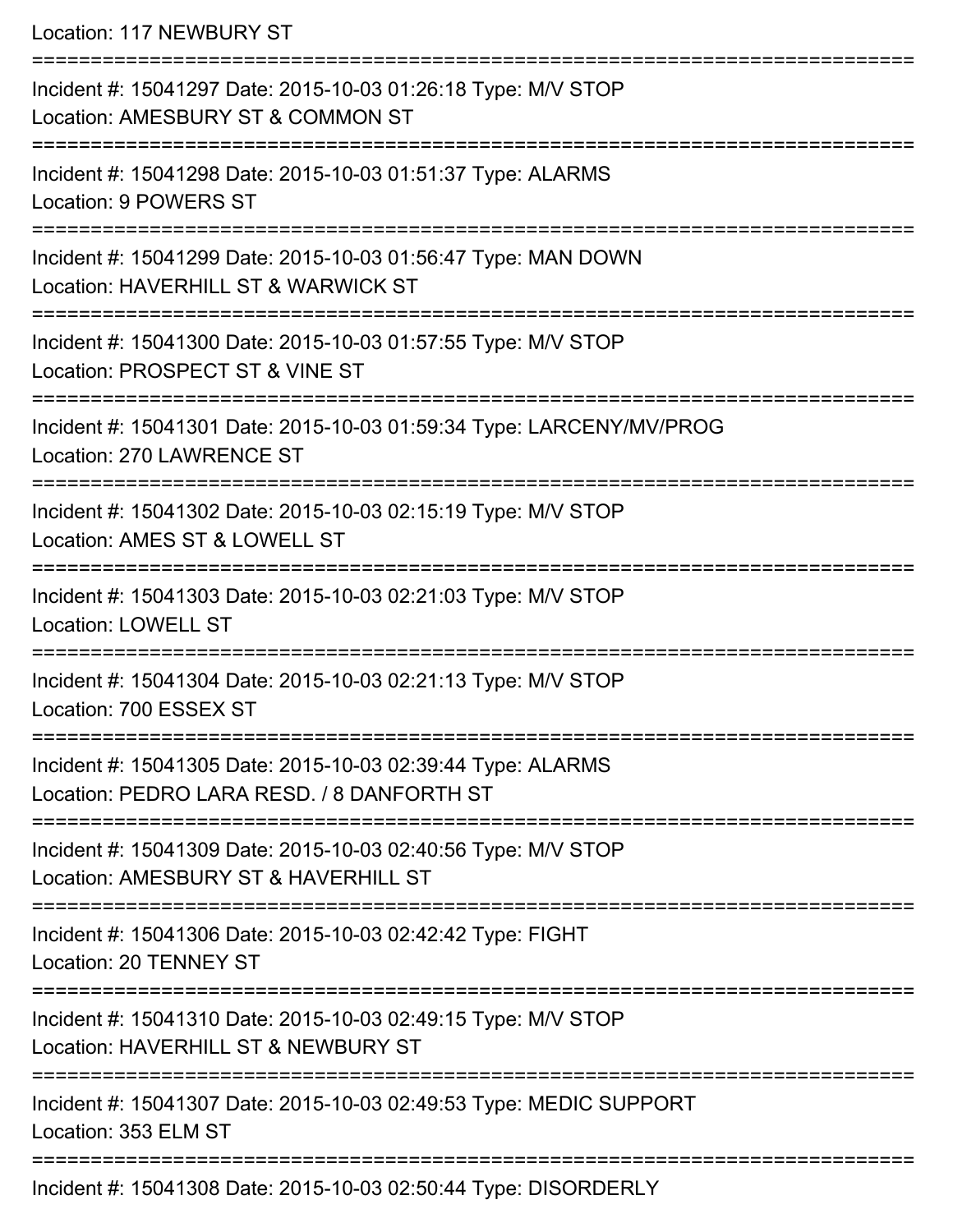| Incident #: 15041311 Date: 2015-10-03 02:55:04 Type: UNWANTEDGUEST<br>Location: 389 BROADWAY             |
|----------------------------------------------------------------------------------------------------------|
| Incident #: 15041312 Date: 2015-10-03 03:18:49 Type: DISTURBANCE<br>Location: 360 BROADWAY               |
| Incident #: 15041313 Date: 2015-10-03 03:39:04 Type: SUS PERS/MV<br>Location: BAILEY ST & S UNION ST     |
| Incident #: 15041314 Date: 2015-10-03 03:58:42 Type: NOISE ORD<br>Location: 8 ALDEN CT FL 1              |
| Incident #: 15041315 Date: 2015-10-03 04:06:09 Type: M/V STOP<br>Location: RT 114                        |
| Incident #: 15041316 Date: 2015-10-03 04:18:23 Type: NOISE ORD<br>Location: 127 GARDEN ST FL 2           |
| Incident #: 15041317 Date: 2015-10-03 04:24:15 Type: A&B PAST<br>Location: HOLY FAMILY HOSPITAL          |
| Incident #: 15041318 Date: 2015-10-03 04:50:40 Type: ALARM/BURG<br>Location: KEY POLYMER / 17 SHEPARD ST |
| Incident #: 15041319 Date: 2015-10-03 05:32:03 Type: UNWANTEDGUEST<br>Location: 390 S UNION ST           |
| Incident #: 15041320 Date: 2015-10-03 05:46:11 Type: ALARMS<br>Location: 122 HANCOCK ST                  |
| Incident #: 15041321 Date: 2015-10-03 05:58:03 Type: M/V STOP<br>Location: AMESBURY ST & COMMON ST       |
| Incident #: 15041322 Date: 2015-10-03 06:39:35 Type: B&E/MV/PAST<br>Location: 15 BLANCHARD ST            |
| Incident #: 15041323 Date: 2015-10-03 07:07:33 Type: ALARMS<br>Location: 8 DANFORTH ST                   |
| Incident #: 15041324 Date: 2015-10-03 07:09:17 Type: M/V STOP                                            |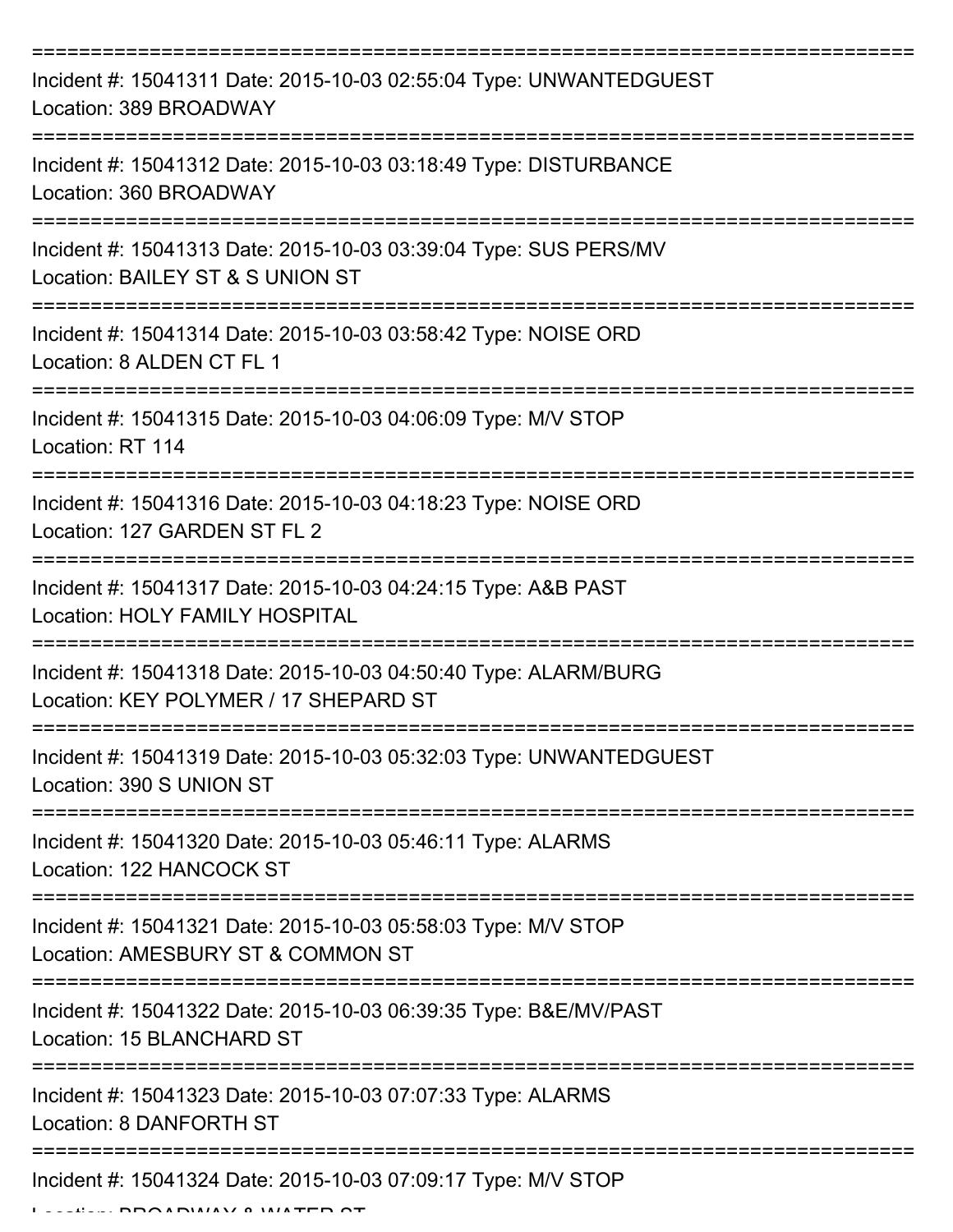| Incident #: 15041325 Date: 2015-10-03 07:24:22 Type: M/V STOP<br>Location: HAWLEY ST & S BROADWAY      |
|--------------------------------------------------------------------------------------------------------|
| Incident #: 15041326 Date: 2015-10-03 07:25:30 Type: M/V STOP<br>Location: BROADWAY & ESSEX ST         |
| Incident #: 15041327 Date: 2015-10-03 07:52:40 Type: M/V STOP<br>Location: CHICKERING ST & WINTHROP AV |
| Incident #: 15041328 Date: 2015-10-03 08:06:52 Type: PARK & WALK<br>Location: BROADWAY                 |
| Incident #: 15041329 Date: 2015-10-03 08:20:58 Type: ALARMS<br>Location: 616 ESSEX ST                  |
| Incident #: 15041330 Date: 2015-10-03 08:24:50 Type: DISTURBANCE<br>Location: 36 LAWRENCE ST #10A      |
| Incident #: 15041331 Date: 2015-10-03 08:30:53 Type: HIT & RUN M/V<br>Location: 285 HIGH ST            |
| Incident #: 15041332 Date: 2015-10-03 08:35:24 Type: MEDIC SUPPORT<br>Location: 56 AVON ST FL 1        |
| Incident #: 15041333 Date: 2015-10-03 08:42:02 Type: M/V STOP<br>Location: ANDOVER ST & PARKER ST      |
| Incident #: 15041334 Date: 2015-10-03 08:45:50 Type: M/V STOP<br>Location: ANDOVER ST & FOSTER ST      |
| Incident #: 15041335 Date: 2015-10-03 08:48:03 Type: M/V STOP<br><b>Location: CENTRAL BRIDGE</b>       |
| Incident #: 15041336 Date: 2015-10-03 08:48:48 Type: M/V STOP<br>Location: BAILEY ST & OSGOOD ST       |
| Incident #: 15041337 Date: 2015-10-03 09:53:15 Type: DK (DRUNK)<br>Location: AMESBURY ST & COMMON ST   |
| Incident #: 15041338 Date: 2015-10-03 10:37:39 Type: ALARM/BURG                                        |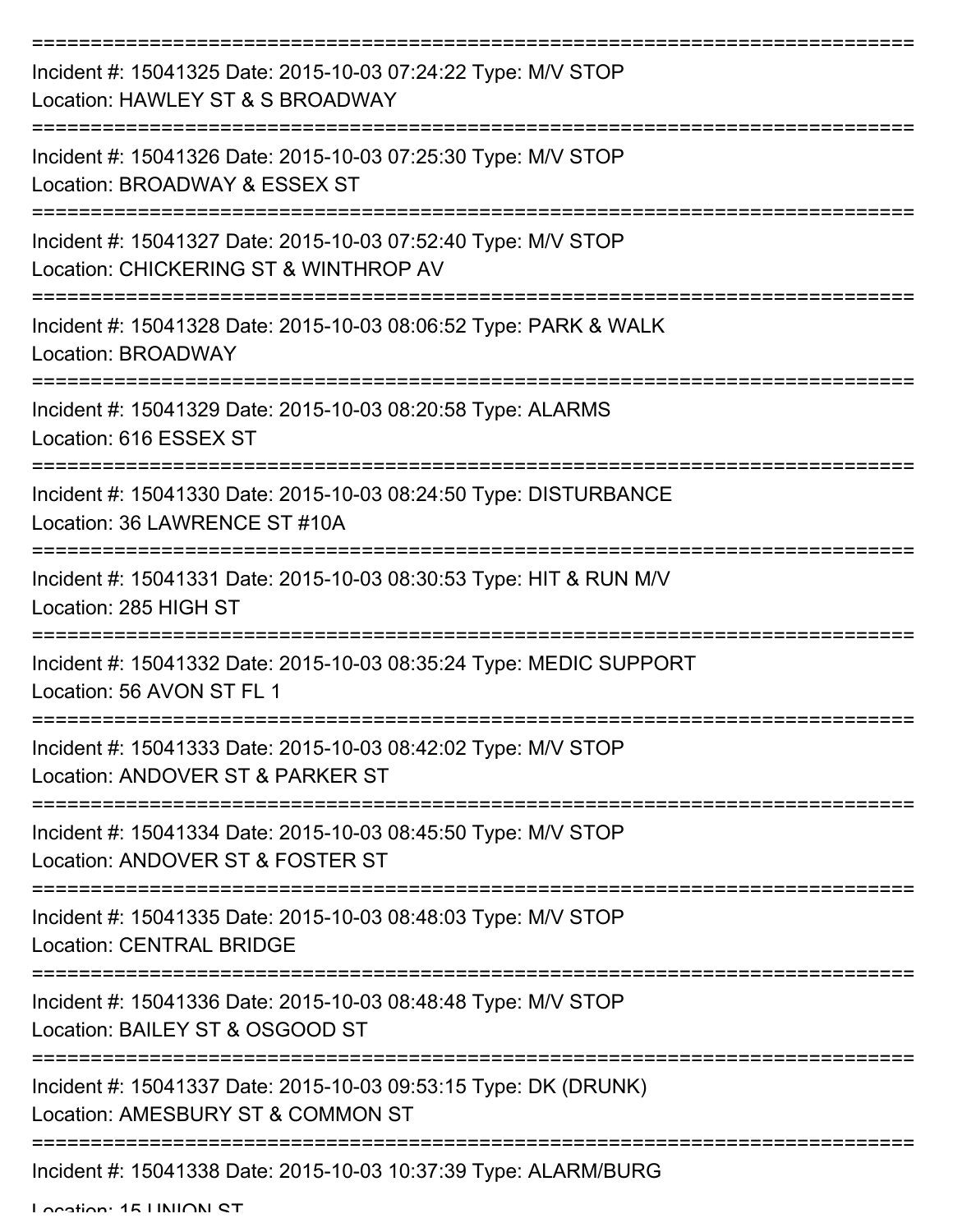| Incident #: 15041339 Date: 2015-10-03 10:49:49 Type: UNATENEDCHILD<br>Location: 582 BROADWAY                               |
|----------------------------------------------------------------------------------------------------------------------------|
| Incident #: 15041340 Date: 2015-10-03 11:10:43 Type: MV/BLOCKING<br>Location: 473 HAMPSHIRE ST                             |
| Incident #: 15041341 Date: 2015-10-03 11:18:35 Type: SPECIAL CHECK<br>Location: BROOK STREET PARK / 67 BROOK ST            |
| Incident #: 15041342 Date: 2015-10-03 11:19:59 Type: SUS PERS/MV<br>Location: CONGRESS ST & HAVERHILL ST                   |
| Incident #: 15041343 Date: 2015-10-03 11:35:22 Type: HIT & RUN M/V<br>Location: 33 BROOK ST                                |
| Incident #: 15041344 Date: 2015-10-03 12:09:11 Type: ALARMS<br>Location: DR. RHINE HEART OFFICE / 660 S UNION ST           |
| Incident #: 15041345 Date: 2015-10-03 12:12:17 Type: A&B PROG<br>Location: 18 WASHINGTON ST                                |
| ==========<br>Incident #: 15041346 Date: 2015-10-03 12:19:31 Type: DISTURBANCE<br>Location: 42 SARGENT ST #2               |
| Incident #: 15041347 Date: 2015-10-03 12:21:56 Type: CK WELL BEING<br>Location: 99 SUNSET AV                               |
| ===================<br>Incident #: 15041348 Date: 2015-10-03 12:32:28 Type: LARCENY/PAST<br>Location: 159 BENNINGTON ST #1 |
| Incident #: 15041349 Date: 2015-10-03 12:42:23 Type: ALARM/BURG<br>Location: REGISTRY OF MOTOR VEHICLES / 73 WINTHROP AV   |
| Incident #: 15041350 Date: 2015-10-03 13:01:27 Type: M/V STOP<br><b>Location: CENTRAL BRIDGE</b>                           |
| Incident #: 15041351 Date: 2015-10-03 13:31:45 Type: M/V STOP<br>Location: BROADWAY & LOWELL ST                            |
| Incident #: 15041352 Date: 2015-10-03 13:42:40 Type: SUS PERS/MV<br>Location: ARLINGTON ST & LAWRENCE ST                   |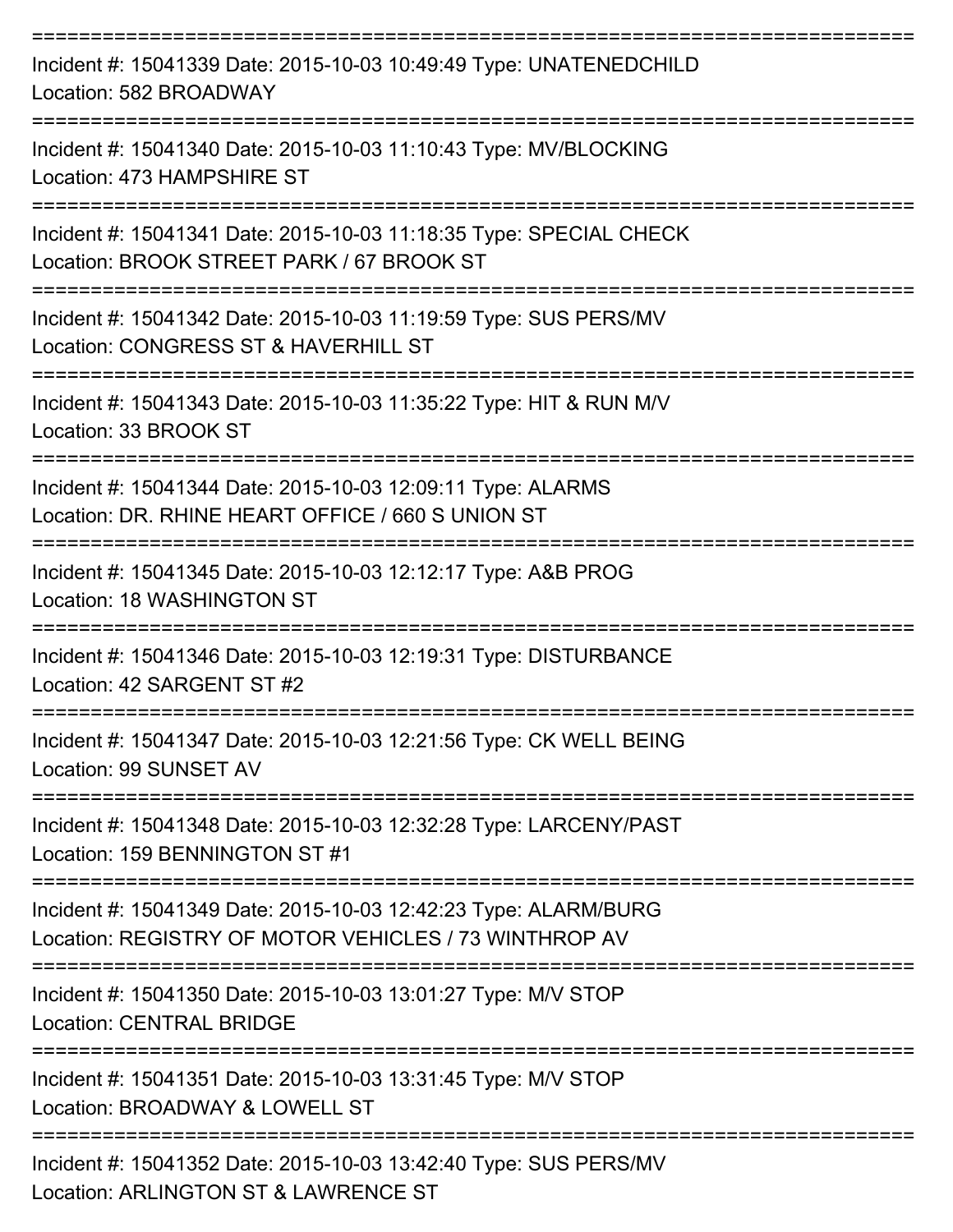| Incident #: 15041353 Date: 2015-10-03 14:16:15 Type: TOW OF M/V<br>Location: CHESTNUT ST & ELM ST                                        |
|------------------------------------------------------------------------------------------------------------------------------------------|
| Incident #: 15041354 Date: 2015-10-03 14:23:50 Type: THREATS<br>Location: 157 SALEM ST FL 2                                              |
| Incident #: 15041355 Date: 2015-10-03 14:52:15 Type: B&E/PAST<br>Location: 204 S UNION ST FL 2R<br>===================================== |
| Incident #: 15041356 Date: 2015-10-03 15:04:32 Type: M/V STOP<br>Location: 170 LAWRENCE ST                                               |
| Incident #: 15041357 Date: 2015-10-03 15:28:50 Type: AUTO ACC/NO PI<br>Location: 434 PROSPECT ST                                         |
| Incident #: 15041358 Date: 2015-10-03 15:33:55 Type: GENERAL SERV<br>Location: HIGH ST & STORROW ST                                      |
| ========================<br>Incident #: 15041359 Date: 2015-10-03 15:37:42 Type: THREATS<br>Location: 214 ARLINGTON ST #B                |
| Incident #: 15041360 Date: 2015-10-03 15:44:13 Type: DISTURBANCE<br>Location: 250 FARNHAM ST FL 1                                        |
| Incident #: 15041361 Date: 2015-10-03 15:54:19 Type: DOMESTIC/PROG<br>Location: 54 TEWKSBURY ST                                          |
| Incident #: 15041362 Date: 2015-10-03 16:01:12 Type: CK WELL BEING<br>Location: 3 WOODLAND ST #14                                        |
| Incident #: 15041364 Date: 2015-10-03 16:08:02 Type: LARCENY/PAST<br>Location: LA FRUITERIA / 75 MANCHESTER ST                           |
| Incident #: 15041363 Date: 2015-10-03 16:09:06 Type: TOW/REPOSSED<br>Location: 107 LOWELL ST                                             |
| Incident #: 15041365 Date: 2015-10-03 16:13:48 Type: HIT & RUN M/V<br>Location: 104 RIVER POINTE WY                                      |
| Incident #: 15041366 Date: 2015-10-03 16:22:07 Type: FIGHT<br>Location: BROADWAY & LOWELL ST                                             |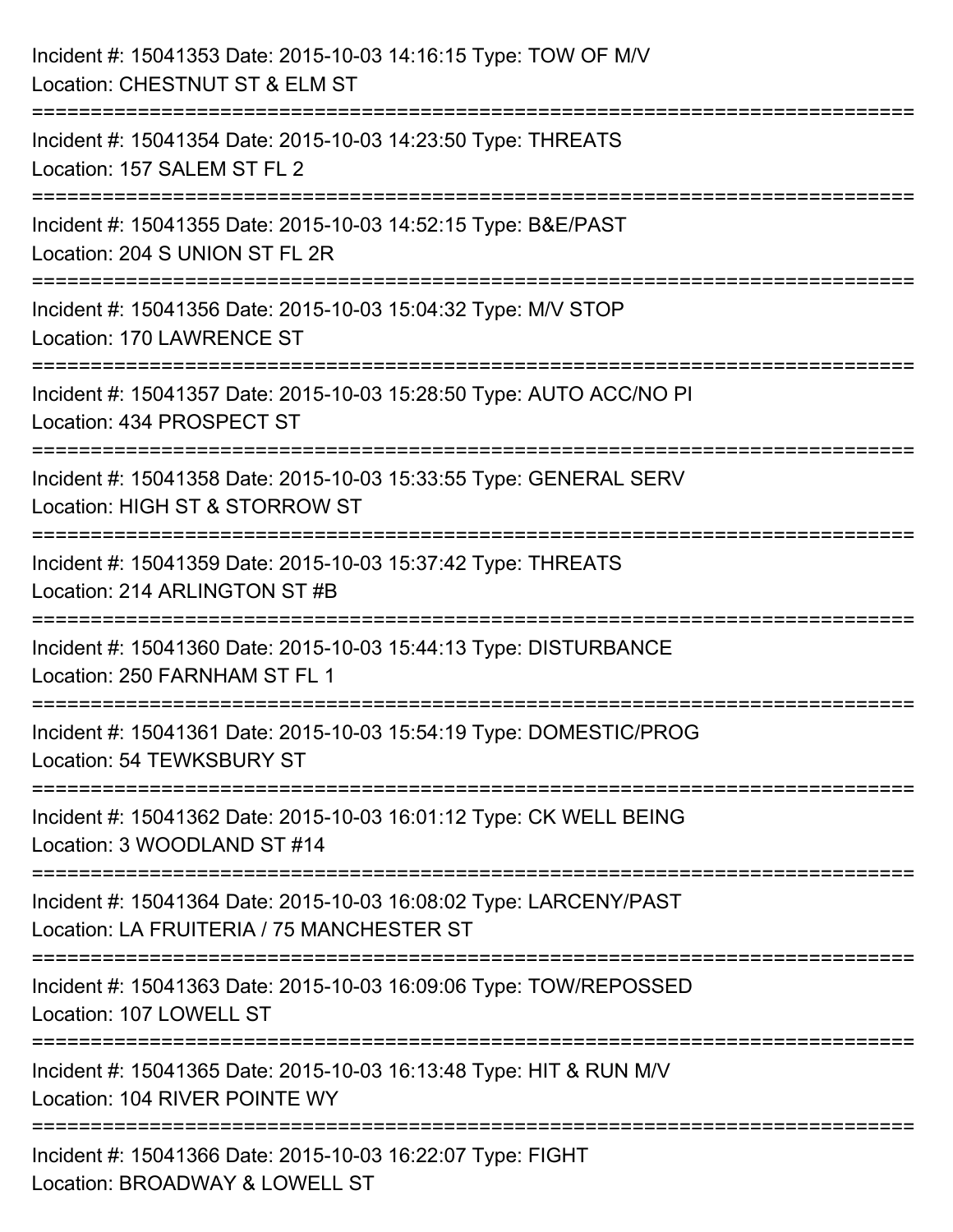| Incident #: 15041367 Date: 2015-10-03 16:30:51 Type: ALARM/BURG<br>Location: 60 ISLAND ST                                                            |
|------------------------------------------------------------------------------------------------------------------------------------------------------|
| :==================================<br>Incident #: 15041368 Date: 2015-10-03 16:47:04 Type: ALARMS<br>Location: 6 WEARE ST                           |
| Incident #: 15041369 Date: 2015-10-03 16:48:00 Type: LOST PROPERTY<br>Location: COMMON ST & FRANKLIN ST                                              |
| Incident #: 15041370 Date: 2015-10-03 16:55:09 Type: ALARM/BURG<br>Location: HENNESSEY SCHOOL / 122 HANCOCK ST<br>:================================= |
| Incident #: 15041371 Date: 2015-10-03 17:00:59 Type: HIT & RUN M/V<br>Location: 161 MYRTLE ST                                                        |
| Incident #: 15041372 Date: 2015-10-03 17:01:43 Type: NEIGHBOR PROB<br>Location: 7 W HAWLEY ST                                                        |
| Incident #: 15041373 Date: 2015-10-03 17:02:05 Type: DOMESTIC/PROG<br>Location: 20 KNOX ST #20                                                       |
| Incident #: 15041374 Date: 2015-10-03 17:08:15 Type: DISORDERLY<br>Location: N PARISH RD & OSGOOD ST                                                 |
| Incident #: 15041375 Date: 2015-10-03 17:10:31 Type: MAL DAMG PROG<br>Location: 70 STATE ST                                                          |
| Incident #: 15041376 Date: 2015-10-03 17:24:31 Type: SUS PERS/MV<br>Location: CENTRAL BRIDGE / 0 MERRIMACK ST                                        |
| Incident #: 15041377 Date: 2015-10-03 17:38:01 Type: M/V STOP<br>Location: FRANKLIN ST & LOWELL ST                                                   |
| Incident #: 15041378 Date: 2015-10-03 17:49:09 Type: LARCENY/PROG<br>Location: 27 EXCHANGE ST #1 FL 1                                                |
| Incident #: 15041379 Date: 2015-10-03 18:03:09 Type: DISTURBANCE<br>Location: BENNINGTON ST & MYRTLE ST                                              |
| ---------------------<br>Incident #: 15041380 Date: 2015-10-03 18:20:27 Type: MV/BLOCKING<br>Location: 1 BUNKERHILL ST                               |

===========================================================================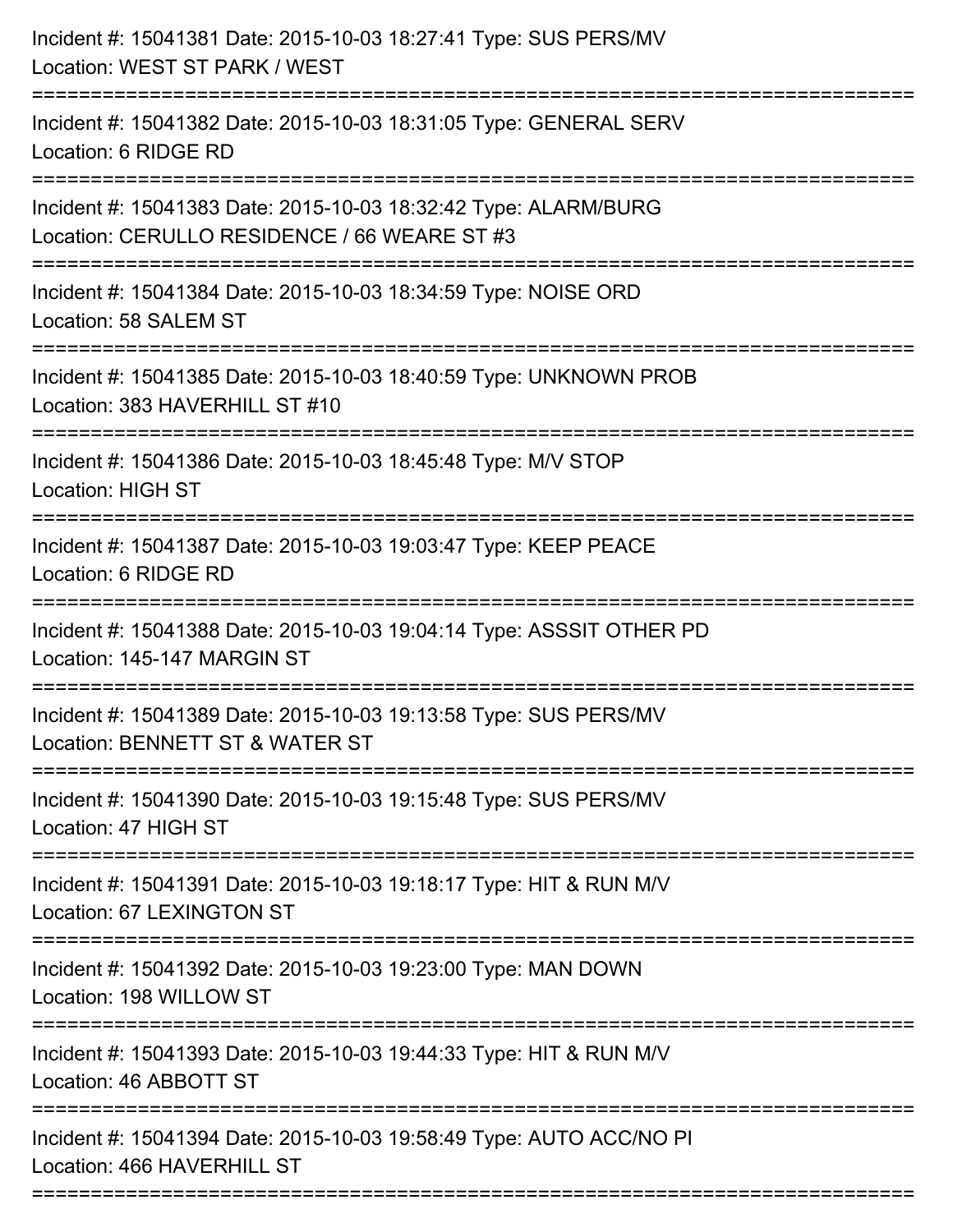Location: 329 SALEM ST #B

| Incident #: 15041395 Date: 2015-10-03 20:02:54 Type: MAN DOWN<br>Location: 362 ESSEX ST #305 FL 3                        |
|--------------------------------------------------------------------------------------------------------------------------|
| Incident #: 15041397 Date: 2015-10-03 20:09:12 Type: NOISE ORD<br>Location: LEGACY PARK / 112 MARSTON ST #1 FL 1         |
| Incident #: 15041398 Date: 2015-10-03 20:41:10 Type: THREATS<br>Location: 37 KINGSTON ST                                 |
| Incident #: 15041399 Date: 2015-10-03 20:47:03 Type: ALARM/BURG<br>Location: RESD; JEFFREY MORA6175095713 / 1 LINDNER CT |
| Incident #: 15041400 Date: 2015-10-03 20:48:29 Type: M/V STOP<br>Location: 130 COMMON ST                                 |
| Incident #: 15041401 Date: 2015-10-03 20:50:24 Type: TOW/REPOSSED<br><b>Location: 9 BUNKERHILL ST</b>                    |
| Incident #: 15041402 Date: 2015-10-03 20:53:48 Type: UNWANTEDGUEST<br><b>Location: MAY ST</b>                            |
| Incident #: 15041403 Date: 2015-10-03 20:54:57 Type: SUS PERS/MV<br>Location: 8 EVERETT ST                               |
| Incident #: 15041404 Date: 2015-10-03 20:58:07 Type: MEDIC SUPPORT<br>Location: 65 OAK ST #D                             |
| Incident #: 15041405 Date: 2015-10-03 21:02:39 Type: HIT & RUN M/V<br>Location: 9 LOWELL TER                             |
| Incident #: 15041406 Date: 2015-10-03 21:03:41 Type: NOTIFICATION<br>Location: 485 S BROADWAY                            |
| Incident #: 15041407 Date: 2015-10-03 21:16:57 Type: MAN DOWN<br>Location: 236 S UNION ST #B FL 1                        |
| Incident #: 15041408 Date: 2015-10-03 21:22:05 Type: A&B D/W PAST<br>Location: DURHAM ST & S BROADWAY                    |
|                                                                                                                          |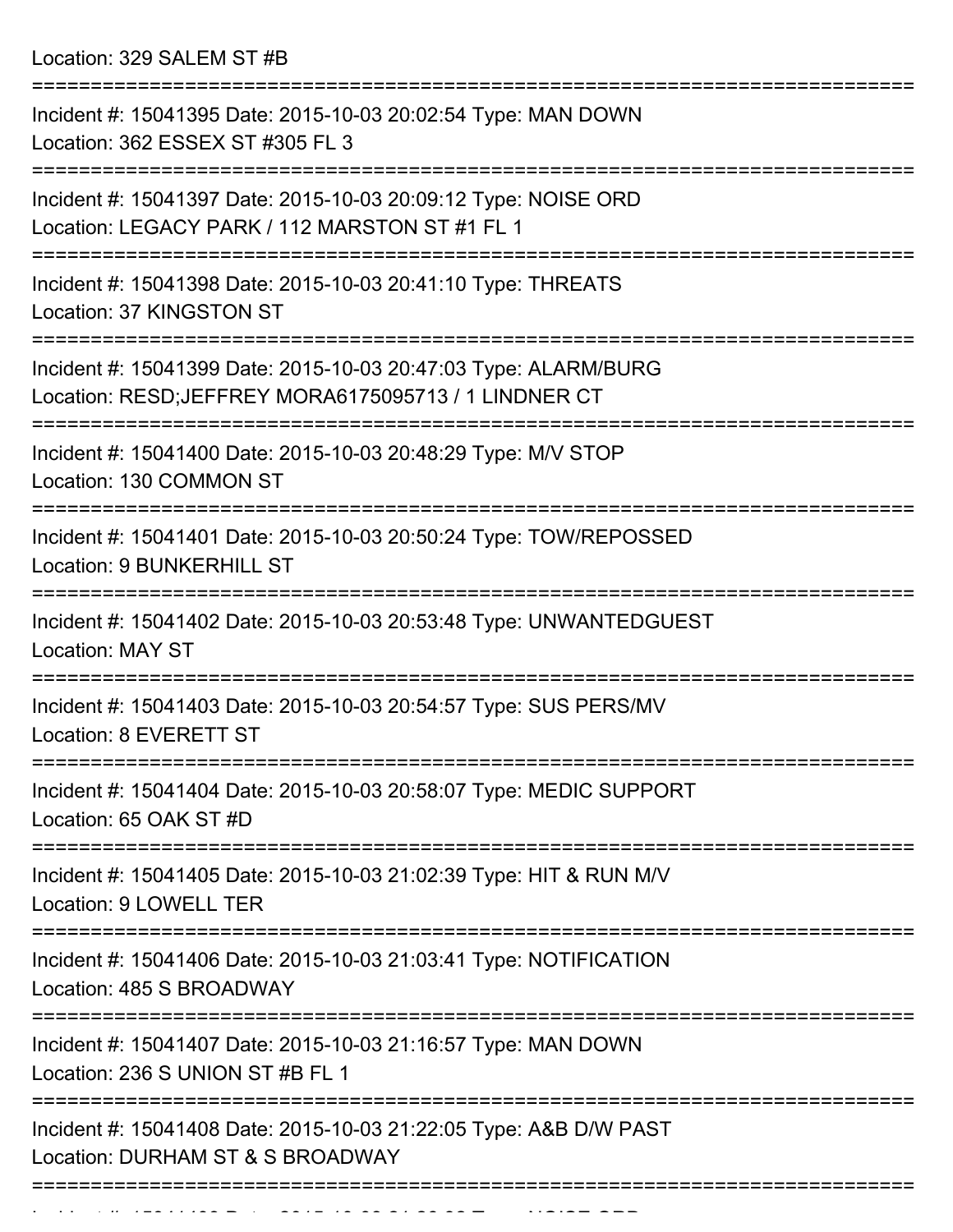Location: 167 WILLOW ST #1 FL 1 =========================================================================== Incident #: 15041410 Date: 2015-10-03 21:31:14 Type: MISSING PERS Location: 80 MELVIN ST =========================================================================== Incident #: 15041411 Date: 2015-10-03 21:38:28 Type: A&B PROG Location: 77 S UNION ST #113 FL 1 =========================================================================== Incident #: 15041412 Date: 2015-10-03 21:43:23 Type: NOISE ORD Location: 192 BRUCE ST FL 2 =========================================================================== Incident #: 15041413 Date: 2015-10-03 21:45:50 Type: MEDIC SUPPORT Location: PSYCHOLOGICAL CENTER / 482 LOWELL ST =========================================================================== Incident #: 15041414 Date: 2015-10-03 21:46:09 Type: NOISE ORD Location: LEGACY PARK / 112 MARSTON ST #1 FL 1 =========================================================================== Incident #: 15041415 Date: 2015-10-03 21:56:16 Type: DISTURBANCE Location: 38 CRESCENT ST =========================================================================== Incident #: 15041416 Date: 2015-10-03 22:02:53 Type: ALARM/BURG Location: FREDDY MINI MART / 130 FRANKLIN ST =========================================================================== Incident #: 15041417 Date: 2015-10-03 22:09:54 Type: SUS PERS/MV Location: 17 ALBION ST =========================================================================== Incident #: 15041418 Date: 2015-10-03 22:21:06 Type: DISORDERLY Location: PUEBLO MARKET / 57 NEWBURY ST =========================================================================== Incident #: 15041419 Date: 2015-10-03 22:37:30 Type: M/V STOP Location: ESSEX ST & MILL ST =========================================================================== Incident #: 15041420 Date: 2015-10-03 23:13:55 Type: UNWANTEDGUEST Location: SEVEN ELEVEN / 360 BROADWAY =========================================================================== Incident #: 15041421 Date: 2015-10-03 23:25:11 Type: NOISE ORD Location: 395 HOWARD ST #10 FL 1 =========================================================================== Incident #: 15041422 Date: 2015-10-03 23:27:33 Type: M/V STOP Location: METHUEN ST & MILL ST ===========================================================================